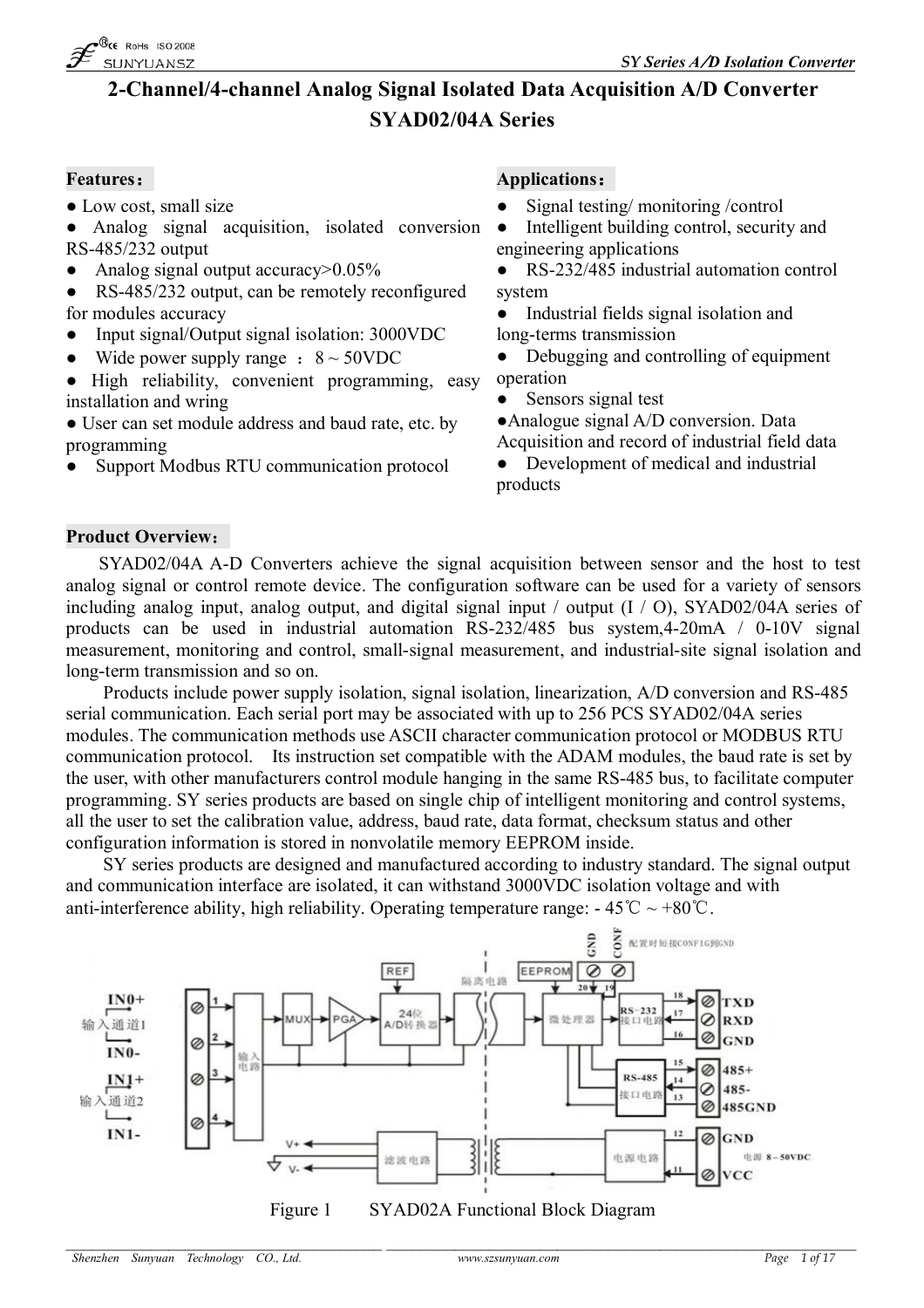

Figure 1 SYAD04A Functional Block Diagram

# **Functions of SYAD02/04A:**

SYAD02/04A signal isolation data acquisition module could be used to test 2 channel voltage/current; it could also be used to test 4-channel current/voltage signal which are common grounded and signal isolated.

1. Analog signal input

24-bit output accuracy. The product has been calibrated before delivery. It is also convenient to be programmed and calibrated by the user during the usage.

The specific current or voltage output range need to be corresponding to the selection of product. The two inputs selection should be the same when selecting two input signals.

2. Communication protocol

Communication Interface: 1 standard RS-485 interface or 1 standard RS-232 interface.

Communication protocol: Support two types of protocols, one is standard Modbus RTU

communication protocol and the other is character communication protocol ASCII. User could decide which protocol to use by programming. The product could have network communication with supervisory computer control system or various types of brands such as PLC, RTU.

Data format: 10 bit. One start bit, 8 data bit, one stop bit.

Communication address(00H~FFH) and baud rate(300、600、1200、2400、4800、9600、19200、  $38400b$ ps) could be set; The network communication distance is up to 1200 meters, connecting by double ground shield cable.

High anti-jamming of the communication interface,  $\pm$ 15KV ESD protection, and the response time is less than 100mS.

3. Anti-jamming

Set checksum according to requirements. TVS diode inside the module can actively restrain all kinds of surge impulse and protect the module. The inside Digital filter could also restrain the power frequency jamming from power grid.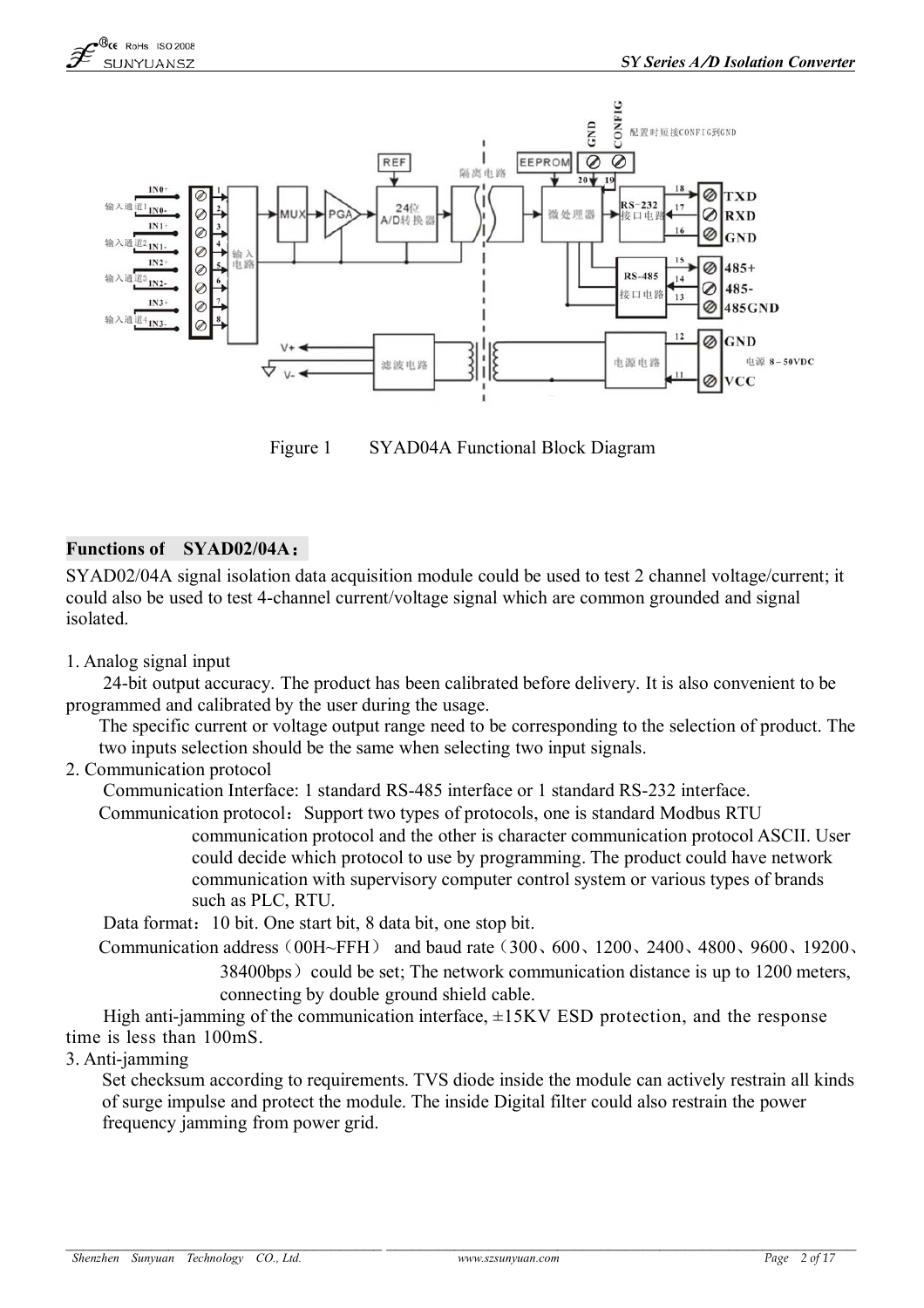



**Note:** Support both RS232 and 485 interface

#### **Examples of Model Selection:**

| <b>1. SYAD02A A4</b> | Means 2 channel, 4-20 ma signal input, output is RS485 or RS232 interface       |
|----------------------|---------------------------------------------------------------------------------|
| 2. SYAD02A A7        | Means 2 channel, 0-5V signal input, output is RS485 or RS232 interface          |
| <b>3. SYAD04A U1</b> | Means 4 channel $,0\text{+}5V$ signal input, output is RS485 or RS232 interface |

#### **SYAD02/04A General Parameters:**

(typical  $@ + 25$ °C, Vs  $\frac{1}{2}$ 24VDC) Input: Voltage / Current Accuracy: 0.05% Input maladjustment:  $±0.1 \text{ uA}$   $\textdegree$   $\textdegree$   $\textdegree$ Temperature Drift:  $\pm 15$  ppm/°C ( $\pm 30$  ppm/°C, max) Input load:  $50\Omega$  (4-20mA/0-20mA/0- $\pm$ 20mA current input)  $100\Omega$  (0-10mA/0- $\pm$ 10mA current input) 1KΩ (0-1mA/0- $\pm$ 1mA current input)  $>1$ MΩ(voltage input) Band width: -3 dB 10 Hz Switching rate: 10 Sps Common mode restraint(CMR): 120 dB (1kΩ Source Imbalance  $\omega$  50/60 Hz) Normal mode restraint(NMR): 60 dB (1kΩ Source Imbalance  $\omega$  50/60 Hz) Input terminal protection: over-voltage/over current protection Communications: protocol RS-485 or RS-232 ASCII character communication protocol and MODBUS RTU communication protocol Baud rate (300、600、1200、2400、4800、9600、19200、38400bps) software selectable address  $(00H~FFH)$  software selectable Response Time: 100 ms max Operation Power Supply :  $+8 \sim 50$  VDC wide power supply range, internal anti-reverse & over-voltage protection watt consumption:  $\leq 1W$ Operation Temperature:  $-45 \sim +80^{\circ}$ C Operation Humidity:  $10 \sim 90\%$  (non-condensing) Storage Temperature:  $-55 \sim +85^{\circ}$ C Storage Humidity:  $10 \sim 95\%$  (non-condensing) Isolation withstand voltage: between input and output: 3KVDC, 1 minute, leakage current 1mA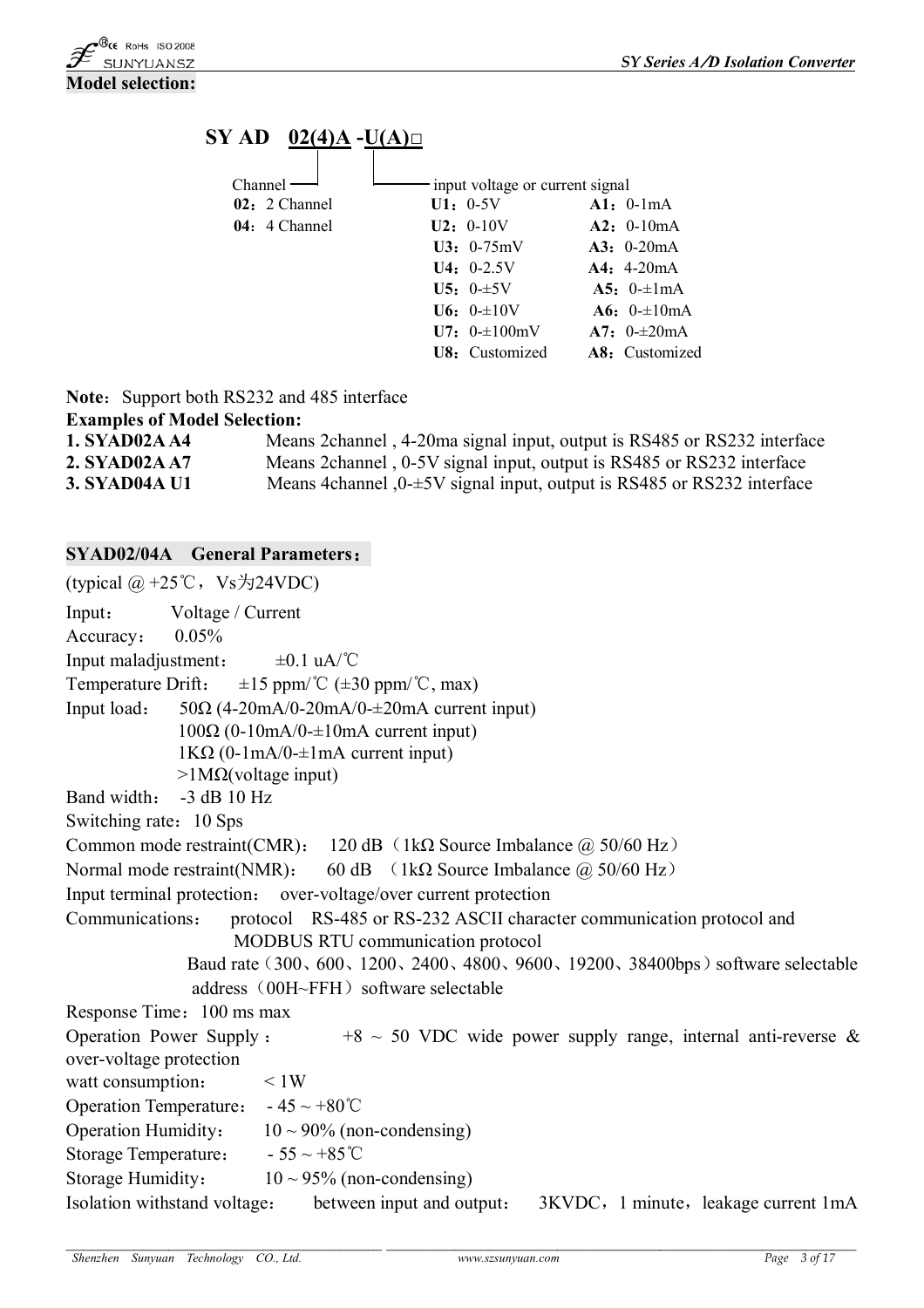

Output and power are common-ground. Endure Impact Voltage: 3KVAC, 1.2/50us(peak value) Dimensions: 123 mm x 70 mm x 30mm Weight: approximately 72g



Figure 2 SYAD02/04A External View

# **Wiring Diagram**



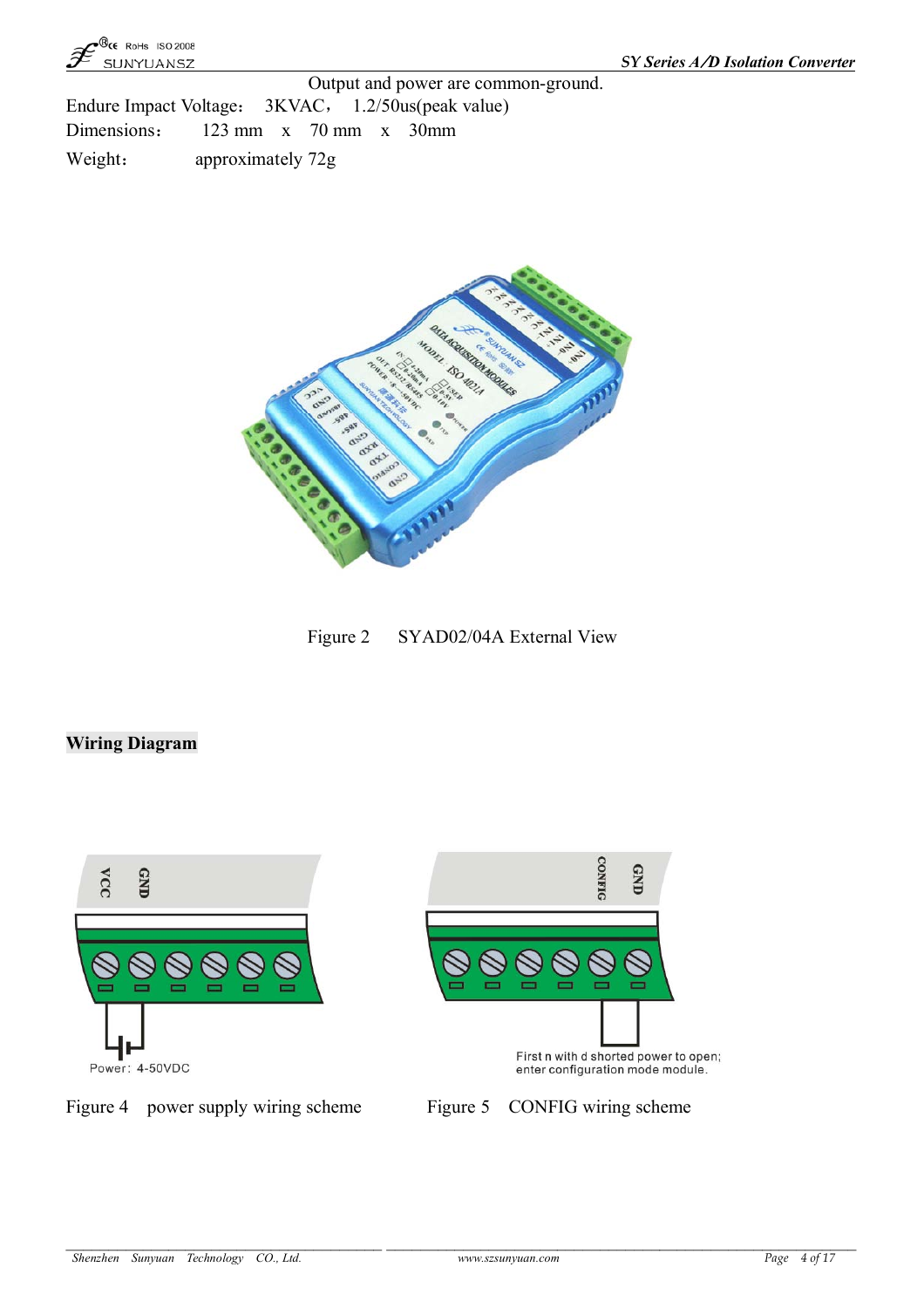





Figure 6 RS-232 wiring scheme Figure 7 RS-485 wiring scheme



Figure 8 Input wiring scheme

#### **Dimension:** Unit:mm



Figure 4 Front View Figure 5 Side View

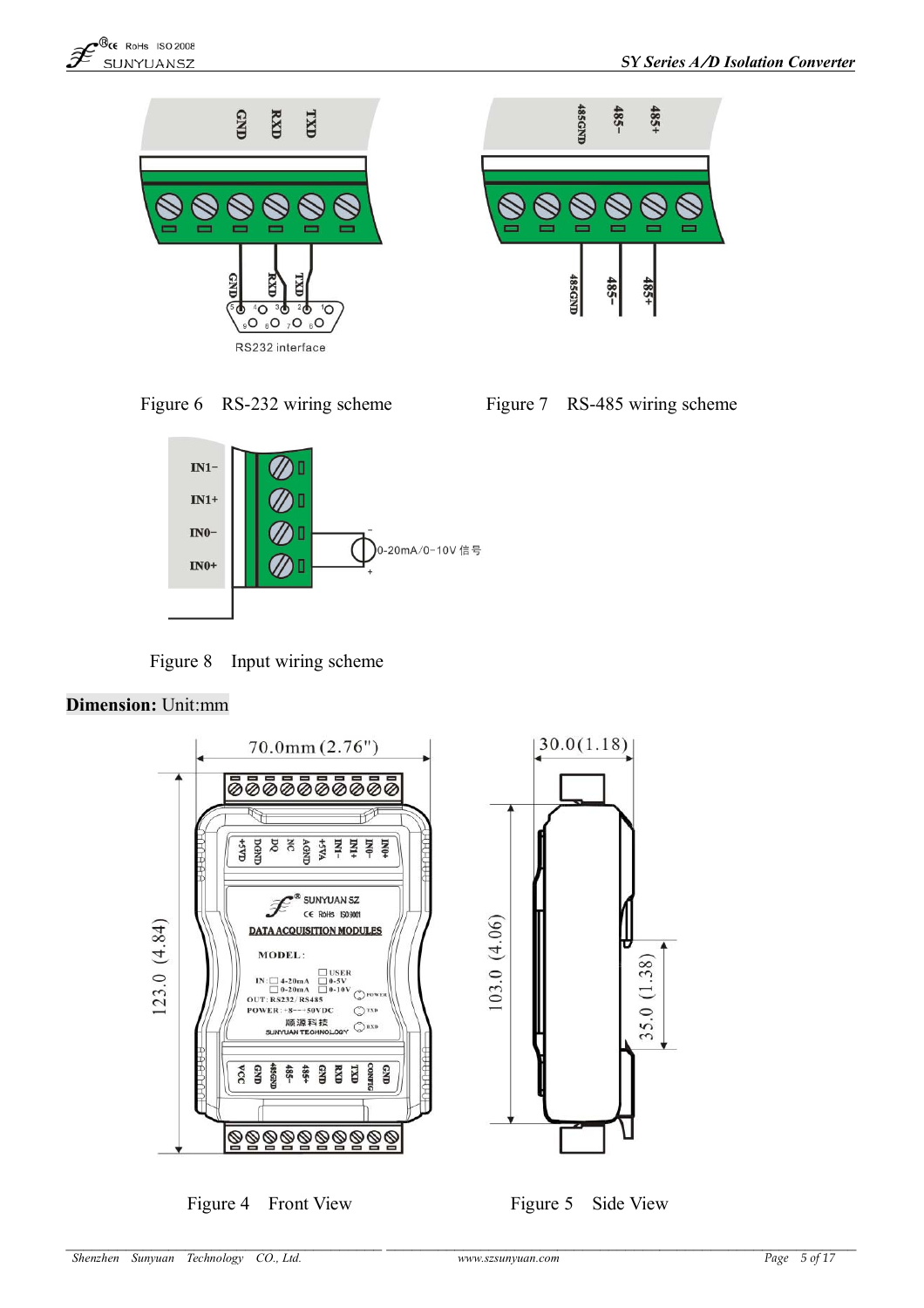#### **Pin Description:**

| Pin                     | <b>Name</b> | <b>Description</b> | Pin | <b>Name</b>   | <b>Description</b>   |
|-------------------------|-------------|--------------------|-----|---------------|----------------------|
| 1                       | $IN0+$      | $Input0 +$         | 11  | <b>VCC</b>    | Power supply $+$     |
| $\boldsymbol{2}$        | $IN0-$      | $Input0 -$         | 12  | <b>GND</b>    | Power supply GND     |
| $\mathbf{3}$            | $IN1+$      | $Input1 +$         | 13  | <b>485GND</b> | 485GND               |
| $\overline{\mathbf{4}}$ | $IN1-$      | $Input1 -$         | 14  | $485 -$       | RS-485-              |
| 5                       | $IN2+$      | $Input2 +$         | 15  | $485+$        | $RS-485+$            |
| 6                       | $IN2-$      | $Input2 -$         | 16  | <b>GND</b>    | 232GND               |
| 7                       | $IN3+$      | $Input3 +$         | 17  | <b>RXD</b>    | RS232RXD             |
| 8                       | $IN3-$      | $Input3 -$         | 18  | <b>TXD</b>    | RS232TXD             |
| 9                       | NC          | NC                 | 19  | <b>CONFIG</b> | Configure initiation |
| 10                      | NC          | NC                 | 20  | <b>GND</b>    | <b>CONFIG GND</b>    |

**Note: The pin 5,6,7,8 in 2channel product is NC, in 4channel product is signal input terminal.**

#### **Initialization of SYAD02/04A Module:**

If want to connect RS-485/RS-232 network, it is needed to assign a unique address code (between  $00H \sim FFH$ ) for each SYAD02/4A. The address code is hexadecimal digits. However, all the new SY modules use the same factory initial setting as following:

Address code is 01H

baud rate is 9600 bps

Checksum prohibited

Communication protocol is character communication protocol ASCII

As the new module code is the same, their address will be contradictory with other modules, so when you set up the system, you must re-configure each analog output module address. Users can modify SYAD02/04A module's address through configuration commands after connecting SY module power cable and RS485 communication lines. Baud rate, parity, status, and communication protocols can also be adjusted according to user's requirements. Before the adjusting process, one must set the module to the configuration state firstly; otherwise it can not be modified.

#### **Let the modules be in default status:**

SYAD02/04A module has a Pin marked CONFIG. Connect CONFIG Pin to the ground (GND) as Figure 4, and then connect power supply. In this way, the module is in configuration status.

Under default status, the module setting is as following:

Address code: 00H Baud rate: 9600 bps Checksum: disable ASCII Character communication protocol

At this time, users can modify SYAD02/04A module, baud rate, checksum state and other parameters by configuring the command and select the means of communication by setting the module's communication protocol command. If the configuration of a module is uncertain, the module could be in configuration state by installing the jumper and then reconfigure the module.

If user needs the module to be set to MODBUS RTU communication protocol, see introduction of MODBUS communication protocol section for information.

# **Mode Calibration**

The calibration must carry out under the communication protocol of ASCII. The Modbus protocol can not support calibration.

The product has been calibrated before delivery, and the user can directly use it without calibration.

The user could recalibrate the module via the calibration function of the product. During the calibration, analog input module needs to be connected with the appropriate input signal on the channel which as to be calibrated. Different input range requires different input signal.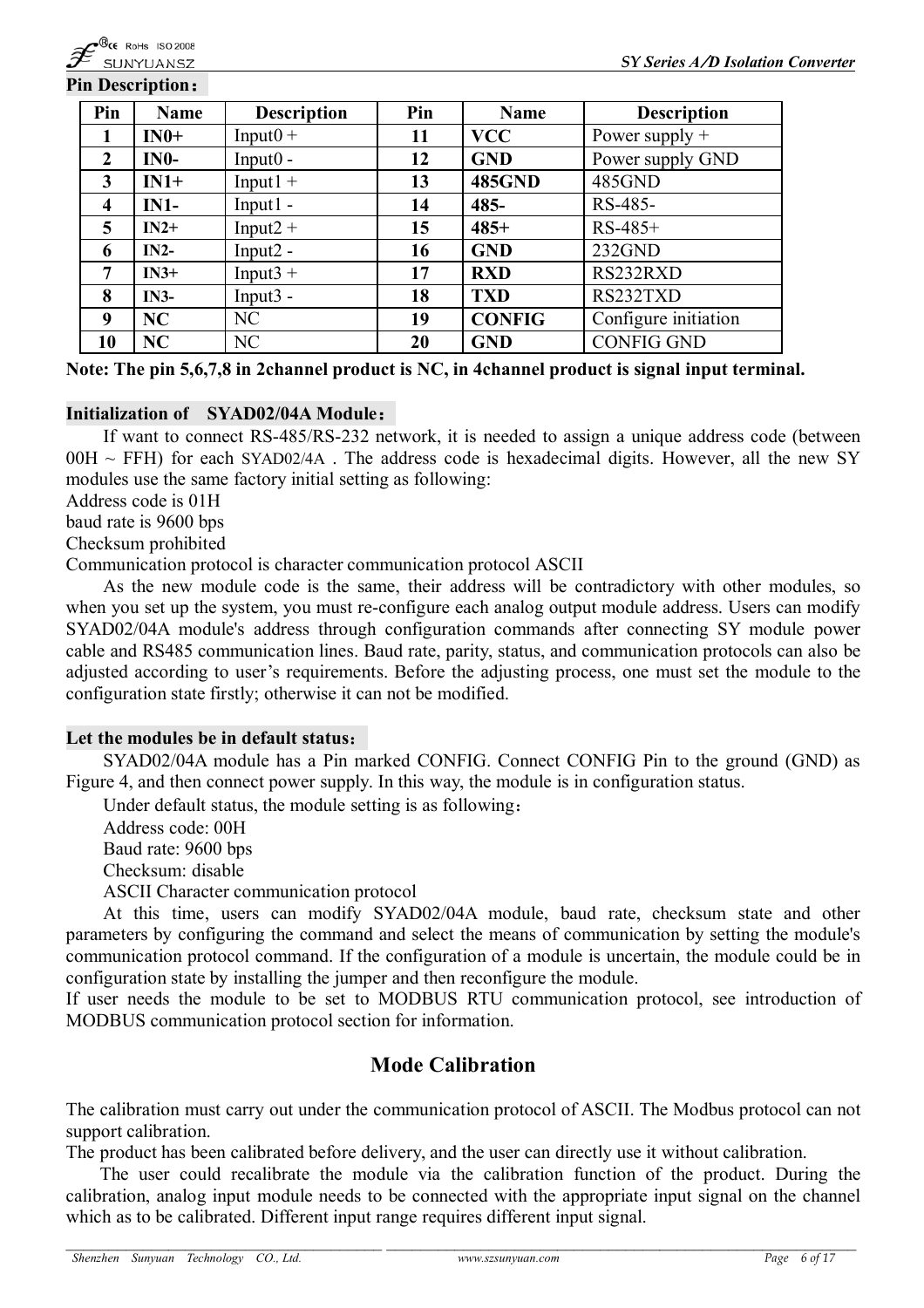

In order to improve calibration accuracy, it is recommended to use the following equipment: 1, a stable output, low noise DC voltage / current signal source

2, one five and a half bits or a higher-precision voltage / current measuring instruments to monitor the accuracy of the input signal.

#### **The Calibration Process**

1. Select the input channel to be calibrated and connect to the corresponding input signal according to the input range of the module.

2. For SYAD02/4A, Zero is calibrated when the input is o; full scan is calibrated when input 120% of FSR. For example, when the input is 4-20mA, zero calibration: 0mA input; full scan calibration: 24mA. When the input is 0-5V, zero calibration: 0V input; full scan calibration: 6V.

3. Input zero signal to the channel, usually it is 0mA or 0V.

4. When the signal is stable, send offset calibration \$ AA1N command (N represents the channel code currently being calibrated, 0 or 1) to the analog input module.

5. Input current or voltage signal of 120% of FSR to the channel which needs calibration.

6. When the signal is stable, send gain calibration \$ AA0N command (N represents the channel code currently being calibrated,0 or 1) to the analog input module.

7. Calibration is finished.

# **ASCII Character Communication Protocol**

#### **Brief introduction**

When the controller communicates under ASCII character protocol mode, every 8-bit of 1 message is transmitted as two ASCII bytes. E.g. Transmit the number 34: it transmits 0x33 (ASCII code of 3) and 0x34 (ASCII code of 4) separately. The advantage is that the interval of sending the bytes has no limitation.

#### **Character protocol command set**

The command consists of a series of characters, such as the leading code, address ID, variables, and optional checksum byte and a stop command (cr). SYAD02/04A module does not support the broadcast address, so the host only commands one SYAD02/04A module each time.

**Command format:**(Leading Code) (Addr)(Command)[data][checksum](cr)

| (Leading code) It is the first letter of a command. Every command requires a leading code, |                          |
|--------------------------------------------------------------------------------------------|--------------------------|
| such as $\%,$ \$, #, @, etc.                                                               | $1 - C$                  |
| (Addr) Address code of a module. Its range is from 00 to FF (hexadecimal)                  |                          |
| if there is no allocation.                                                                 | $2 - C$                  |
| (Command) Display command code or variable value.                                          | $1-C$                    |
| [data] Some output command requires.                                                       | Extent of variable value |
| <b>[checksum]</b> Checksum in the bracket displays optional parameters.                    |                          |
| It is required only when checksum is used.                                                 | $2 - C$                  |
| (cr) a control code character which is used as the end code.                               |                          |
| It is $0x0D$ .                                                                             | 1 - C                    |
|                                                                                            |                          |

[Checksum] is needed when enabling checksum. It takes up 2 characters. Commands and responses must have checksum feature. Checksum is used to check all input commands to help user finding the command error from the host machine to the module, or response error from module to the host. Checksum character follows command or response character and in front of the carriage return.

Calculation method: Get the sum of ASCII code value of all prior issued bytes. This sum and hexadecimal digits 0xFF is two characters (the hexadecimal number).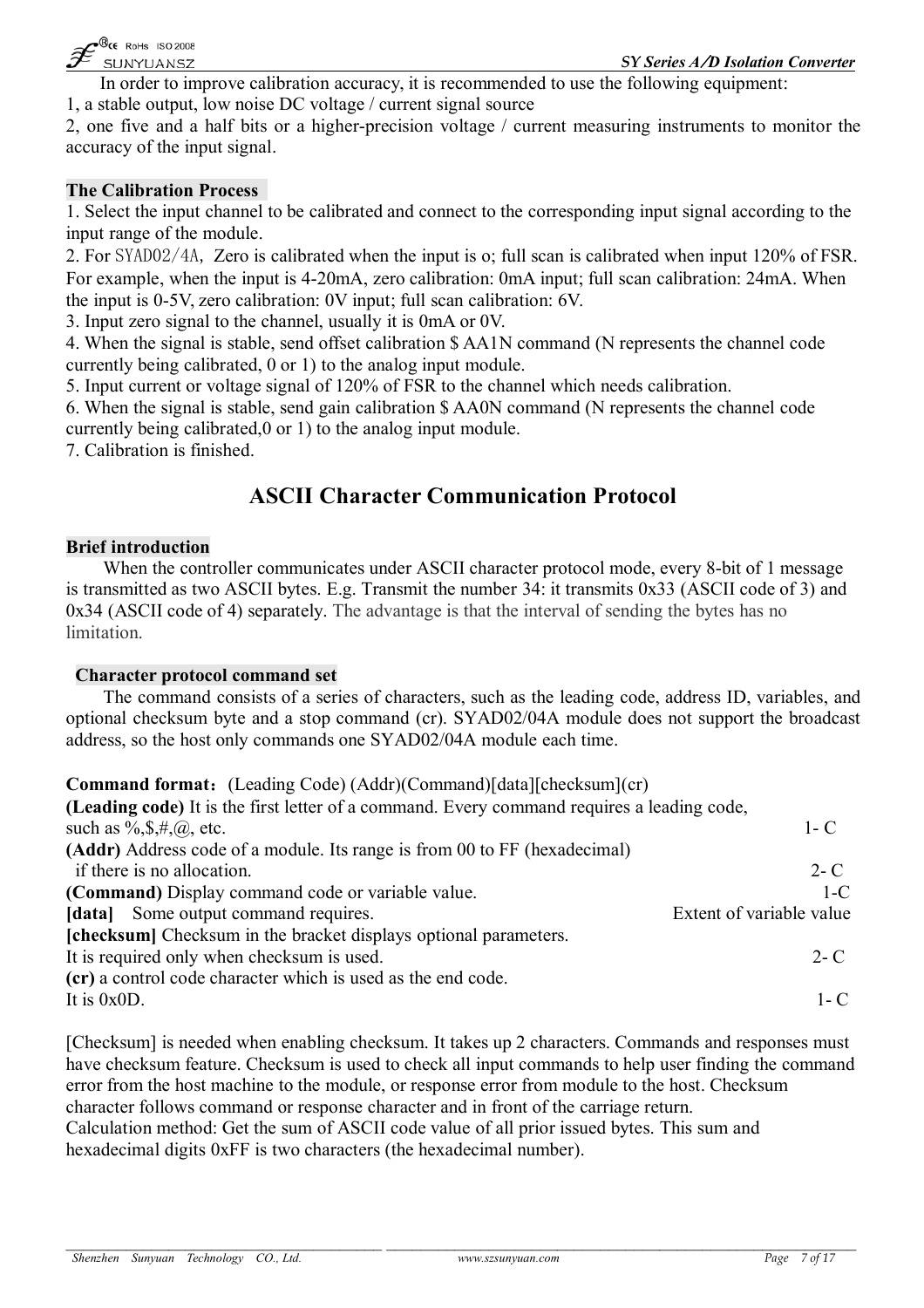

g. prohibit checksum User command  $$022$ (cr) Module response  $102000600$  (cr) Enable checksum User command \$022B8 (cr) Module response  $102000640AD$  (cr)  $f's' = 0x24$   $f>0' = 0x30$   $f>2' = 0x32$ B8=(0x24+0x30+0x32+0x32) AND 0xFF  $Y = 0x21$   $Q' = 0x30$   $Q' = 0x32$   $Q' = 0x34$   $Q' = 0x36$ AD=(0x21+0x30+0x32+0x30+0x30+0x30+0x36+0x34+0x30) AND 0xFF

# **Common command**

- 1. Read analog input module data
- 2. Read the analog output value of channel N
- 3. Module allocation
- 4. Read allocation status
- 5. Offset calibration
- 6. Full scale calibration
- 7. Read module name
- 8. Enable or prohibit channel command
- 9. Read channel status command
- 10. Set communication protocol mode

#### **Response of commands**

Response message depends on a variety of commands. Response also consists of several characters, including leading code, variables and end tags. There are two leading codes of response signal: '!' or '>' indicates a valid command and '?' means invalid. By checking the response information, user can monitor whether the command is valid or not.

Note: 1, in some cases, many commands use the same command syntax. User needs to ensure the address he uses is correct in a command. If one use the wrong address and this address represents another module, then the command will take effect in another module, resulting in an error.

2, the command must be entered in capital letters.

# **1. Read analog input module data**

Description : Based on the current data format, the command is to read analog input value of all channels from the module.

Syntax :**#AA(cr)**

```
Parameter Description :# delimiter character
```
**AA** Module address, value range  $00H \sim FFH$ (hexadecimal).

**(cr)** end character, carriage return (0DH).

Response:**>(data)(cr)** command is valid.

**?AA(cr)** invalid command or illegal operation

# Parameter Description :**> delimiter character**

- **(data)** Represent the data of all channels which been read by the command. The data format is in Engineering Units, PERCENT OF FSR, complement of hexadecimal or ohms. Refer to Chapter 3 Command Set.
	- **(cr)** end character, carriage return (0DH).

More instructions: If there is a address error or communication error, the module does not respond. If a channel has been shut down, then the data read out as space character.

E.g. user command **#23(cr)** Module response **>+04.765+04.756 (cr)**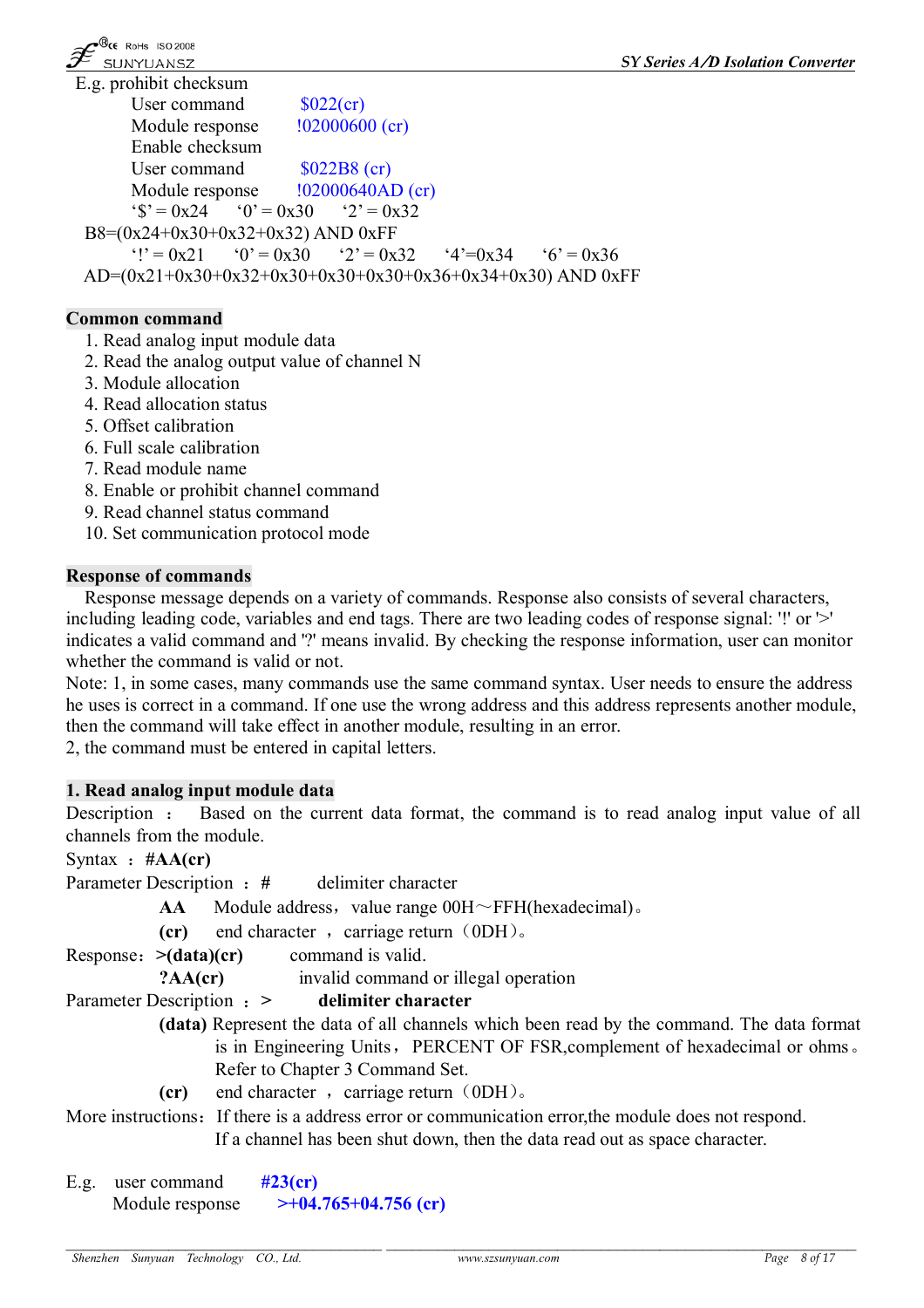$\mathcal{B}_{\mathsf{CE}}$  RoHs ISO 2008 SUNYUANSZ

Description : on module of 23H, input is  $(data format is engineering unit):$ 

Channel 0:+04.765mA channel 1:+04.756mA

#### **2. Read the data of analog input module in Channel N**

Description  $\cdot$  Read the analog input data of channel N at the current allocated data format. Syntax :**#AAN(cr)**

Parameter Description : # delimiter character

**AA** Module address, value range  $00H \sim FFH$ .

**N** channel 0 or 1 for 2 channel and 0-3 for 4 channel module

**(cr)** end character, carriage return (0DH).

Response:**>(data)(cr)** command is valid.

**?AA(cr)** invalid command or illegal operation or channel is closed.

# Parameter Description :**> delimiter character**

- **(data)** data read in channel N. The data format is in Engineering Units, PERCENT OF FSR, complement of hexadecimal. Or ohms。Refer to Chapter 3 Command Set.
- **(cr)** end character, carriage return (0DH).

More instructions: If there is a syntax error or communication error or address does not exist, the module does not respond.

E.g. user command **#230(cr)**

Module response **>+04.632 (cr)**

Description : The input current of channel 0 on address  $23H$  module is  $+04.632mA$  (data format is engineering unit)

# **3. Module allocation**

Description : Set address, input range, baud rate, data format, checksum status for an analog input module. Configuration information is stored in nonvolatile memory EEPROM.

Syntax :**%AANNTTCCFF(cr)**

Parameter Description : % delimiter character

- $AA$  Module address, value range  $00H \sim FFH(Hexadecimal)$
- NN hexadecimal address, NN is from 00 to FF(Hexadecimal)
- TT type code. SYAD 02/4A should be set as 00
- **CC** hexadecimal represents baud rate code. **Refer to table 2**

| baud rate code | baud rate  |
|----------------|------------|
| 01             | 300bps     |
| 02             | 600bps     |
| 03             | $1200$ bps |
| 04             | $2400$ bps |
| 05             | 4800bps    |
| 06             | 9600bps    |
| 07             | 19200bps   |
| 08             | 38400bps   |

**Table 2** Baud rate code

**FF** The 8-bit of hexadecimal is used to represent data format and checksum. Note: From bits2 to bits 5,if it is no need to use, it is need to be set to 0.

|  | Bit7   Bit 6   Bit 5   Bit 4   Bit 3   Bit2   Bit 1   Bit 0 |  |  |  |
|--|-------------------------------------------------------------|--|--|--|
|  | Table 3 data format, checksum code                          |  |  |  |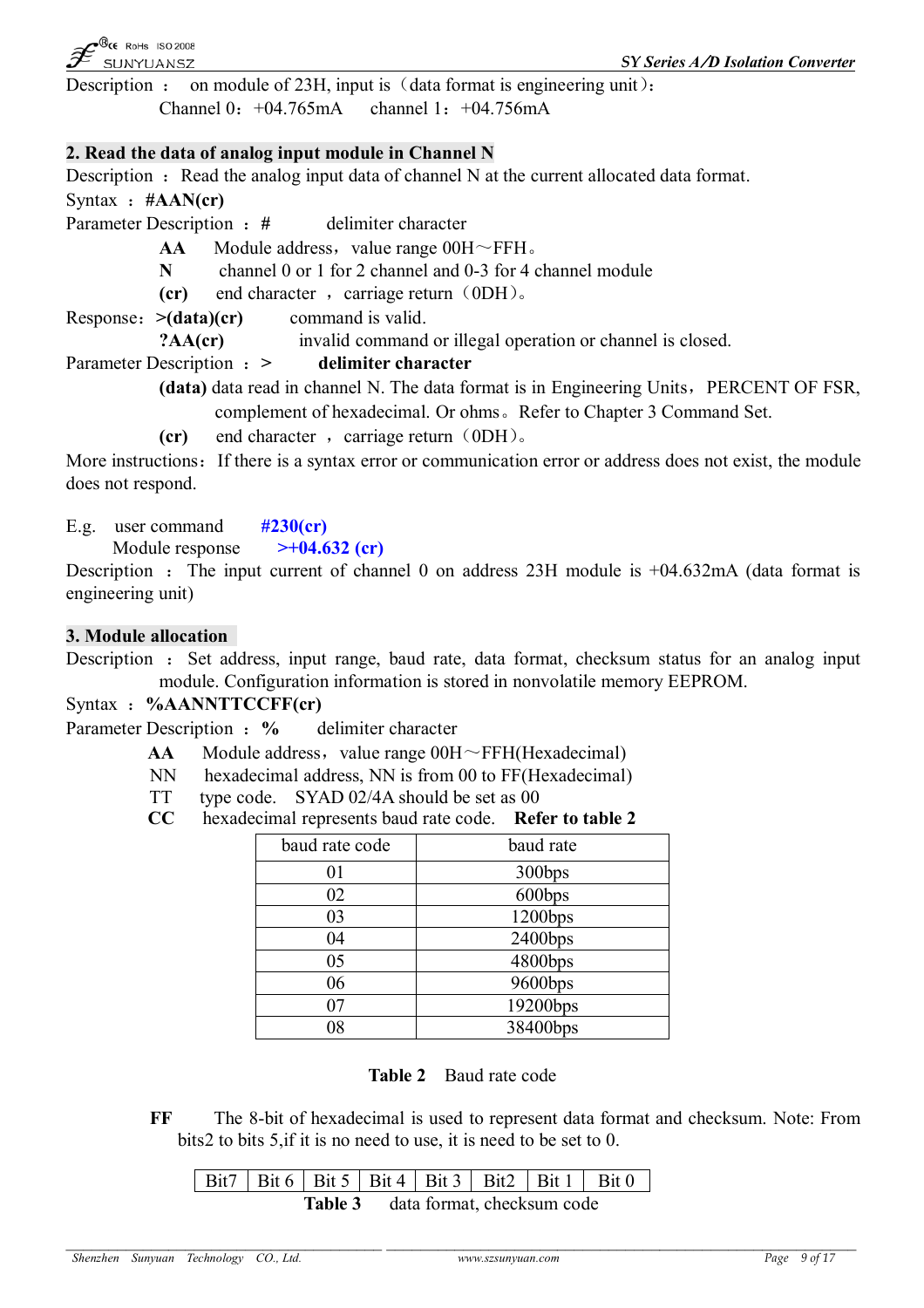- **Bit7**: Reserved bits should be set to 0
- **Bit6:** checksum status: 0 represents prohibit; 1 represents permission

**Bit5-bit2:** no need to use and set to 0

**Bit1-bit0:** data format bit

- 00: Engineering Units
- 01: % of FSR
- 10: complement of hexadecimal (Twos complement)
- 11: ohms(only the thermal resistance could be set)
- **(cr)** end character, carriage return (0DH).
- Response:**!AA(cr)** command is valid.
	- **?AA(cr)** invalid command or illegal operation, no jumper allocation before change the baud rate checksum status.
- Parameter Description : ! delimiter code indicates valid command.
	- **?** delimiter code indicates invalid command.
	- **AA** indicates input Module address
	- **(cr)** end character, carriage return (0DH)
- More instructions : If need to reallocate module, user should install jumper to let the module be in configuration status. Now Module address is  $00H$ , that is to say  $AA=00H$ , NN = new address. Otherwise it will respond error signal.

Once the command is executed, the new address will be set as response information and be send back to the host machine by the module after reallocation.

If there is a syntax error or communication error or address does not exist, the module does not respond.

#### E.g. user command **%0011000600(cr)**

Module response **!11(cr)**

Description : % delimiter character

- **00** Indicate the analog module original address which user wants to allocate is 00H.
- **11** Indicate the hexadecimal address of the new address is 11H.
- **00** type code, SYAD 02/4A series should be set to 00.
- **06** Indicate baud rate9600bps
- **00** Indicate data format is engineering unit and the checksum is forbidden.

# **4. Read the allocation status**

Description : read the allocation of the specified module

Syntax :**\$AA2(cr)**

Parameter Description :**\$** delimiter character

- **AA** Module address, value range  $00H \sim FFH$
- **2** read the allocation status
- **(cr)** end character, carriage return (0DH)

Response:**!AATTCCFF(cr)** command is valid.

#### **?AA(cr)** invalid command or illegal operation

Parameter Description :**! delimiter character**

- **AA** input module address。
- **TT** Type code
- **CC** baud rate code, table 3 for reference
- **FF** table 4 for reference
- **(cr)** end character, upper computer Return key (0DH)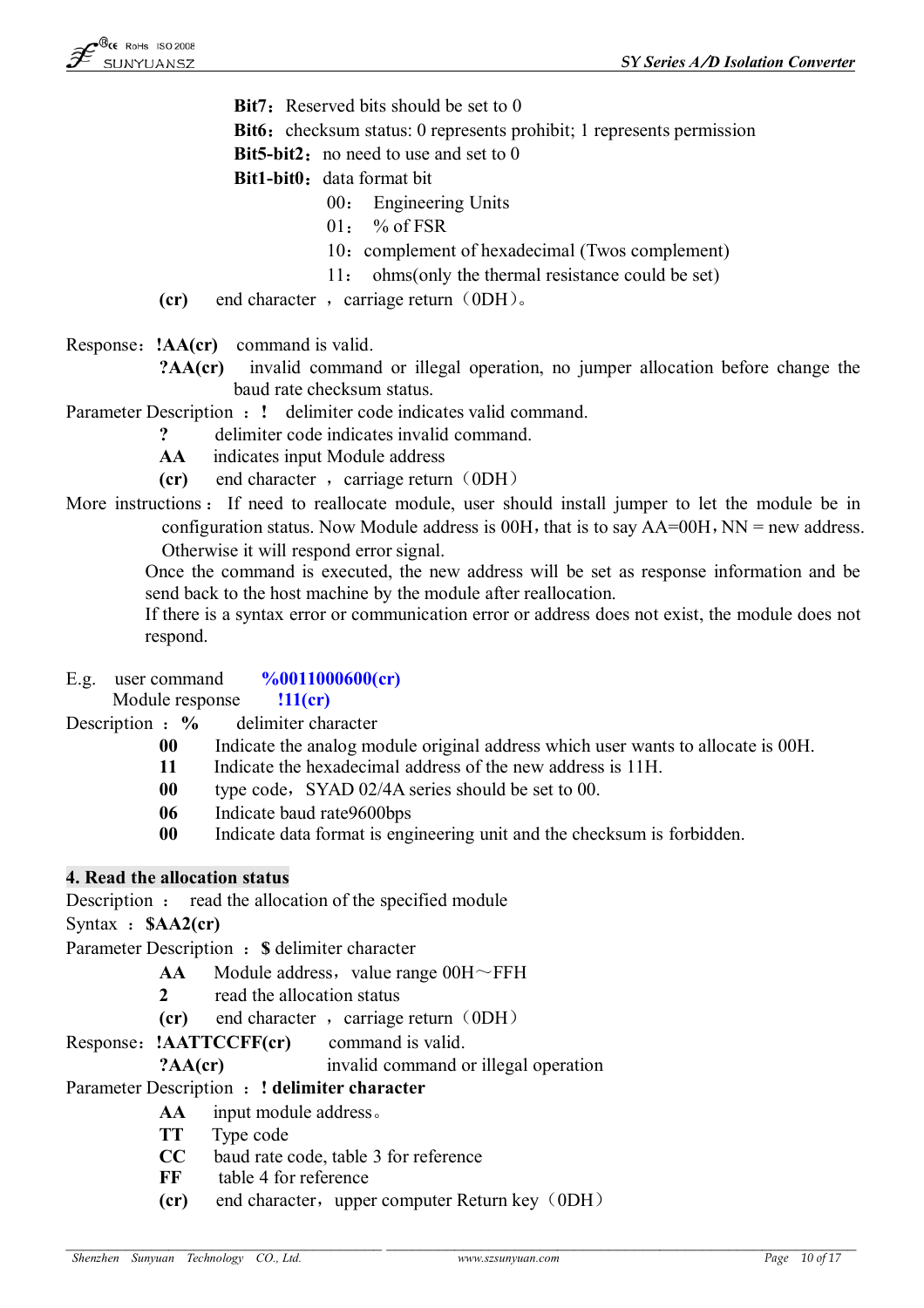*SY Series A/D Isolation Converter*

More instructions: If there is a syntax error or communication error or address does not exist, the module does not respond.

E.g. user command **\$302(cr)**

Module response **!300F0600(cr)**

Description :**!** delimiter character

- **30** analog input module address is 30H
- 00 input type code
- **06** baud rate 9600 bps。
- **00** data format is engineering unit and the checksum is forbidden.

# **5. Offset calibration**

Description : Adjust the zero offset of channel N

Syntax :**\$AA1N(cr)**

Parameter Description :**\$** delimiter character

- $AA$  Module address, value range  $00H \sim FFH$
- **1** Offset calibration
- **N** channel  $0 \sim 3$
- **(cr)** end character , carriage return (0DH).
- Response:**! AA (cr)** command is valid.

**?AA(cr)** invalid command or illegal operation

Parameter Description : ! delimiter code which means valid command

- **?** delimiter code means invalid command
- **AA** input Module address
- **(cr)** end character, carriage return (0DH).

More instructions: The product has been calibrated before delivery, and the user can directly use it without calibration.

When calibrating an analog input, offset calibration should be done firstly, and then calibrate the gain.

During the calibration, analog input module needs to be connected with the appropriate input signal on the channel which is to be calibrated. Different input range requires different input voltage or current. See the calibration module section.

If there is a syntax error or communication error or address does not exist, the module does not respond.

E.g. user command **\$2310(cr)**

Module response **!23(cr)**

Description : offset calibrating channel 0 of the address  $23H$ 

# **6. Gain calibration command**

Description : calibrate the gain of channel  $N$ 

Syntax : **\$AA0N(cr)**

Parameter Description : **\$delimiter character** 

- $AA$  Module address, value range  $00H \sim FFH$
- **0** Gain calibration command
- **N** channel  $0 \sim 3$
- **(cr)** end character, carriage return (0DH).

Response:**!AA(cr)** command is valid.

# **?AA(cr)** invalid command or illegal operation

Parameter Description :**!** delimiter code means valid command

**?** delimiter code means invalid command

AA Input Module address

(cr) end character, carriage return  $(0DH)$ .

More instructions : The product has been calibrated before delivery, and the user can directly use it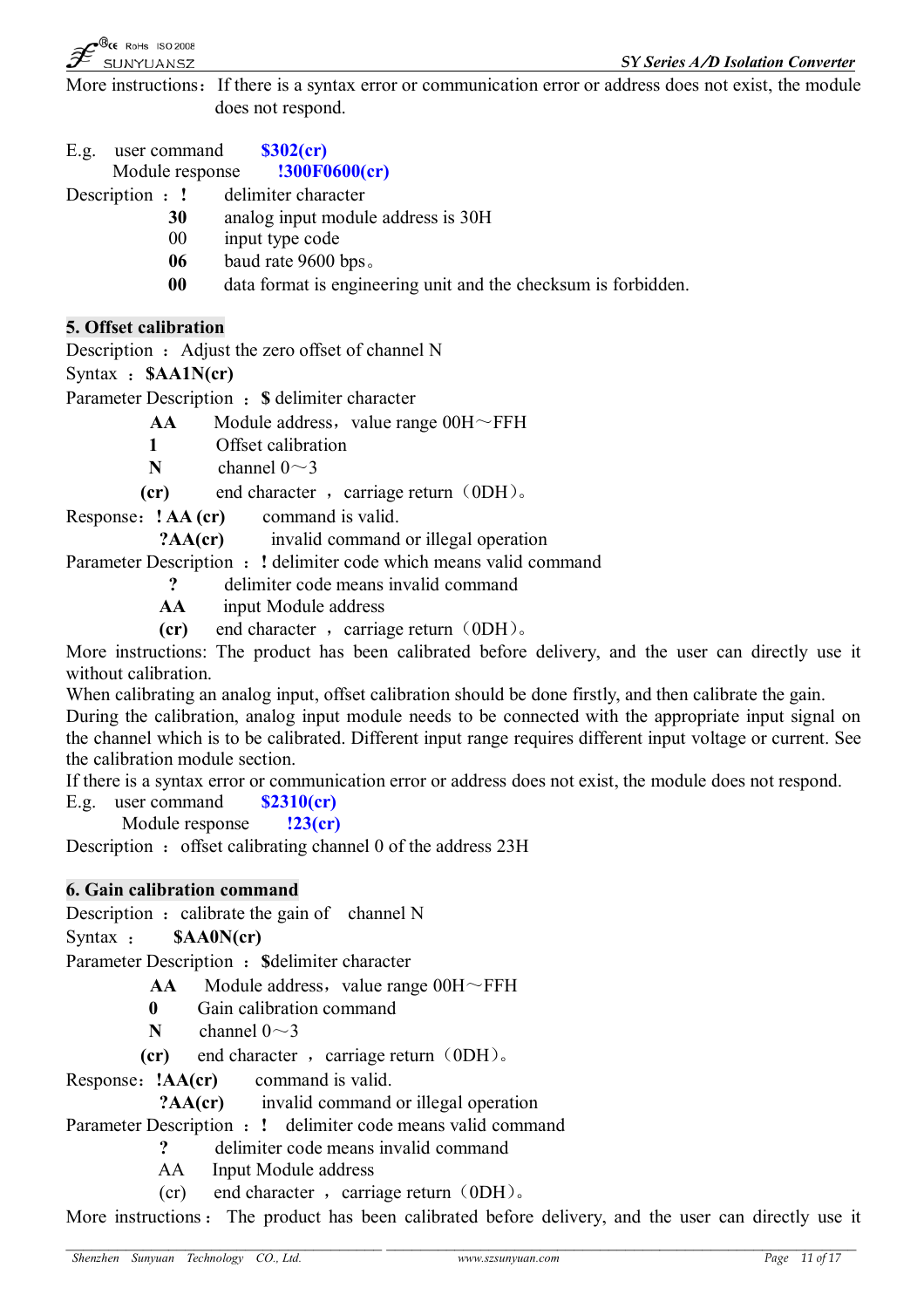without calibration.

When calibrating an analog input, offset calibration should be done firstly, and then calibrate the gain.

During the calibration, analog input module needs to be connected with the appropriate input signal on the channel which as to be calibrated. Different input range requires different input voltage or current. See the calibration module section.

If there is a syntax error or communication error or address does not exist, the module does not respond.

E.g. user command **\$2303(cr)** Module response **!23(cr)**

Description : gain calibrating channel 3 of address 23H

#### **7. Read module name**

Description : Read module name

Syntax : \$AAM(cr)

Parameter Description :**\$** delimiter character

 $AA$  Module address, value range  $00H \sim FFH$ 

**M** Read module name

**(cr)** end character, carriage return (0DH).

Response:**!AA(Module Name)(cr)** command is valid.

**?AA(cr)** invalid command or illegal operation

Parameter Description : ! delimiter character : command is valid.

**? delimiter character** :command is invalid.

**AA** input Module address。

**(Module Name)** module name could be SYADA08、SYAD02/04A or ISO4014 etc. means the module type you used.

**(cr)** end character, carriage return (0DH)

More instructions: If there is a syntax error or communication error or address does not exist, the module does not respond.

E.g. user command **\$08M(cr)**

Module response **!08SYAD02A(cr)**

Description : Module SYAD02A is in address 08H module.

#### **8. Enable or prohibit command channel**

Description : Enable or prohibit the data acquisition channel of the module

Syntax :**\$AA50V(cr)**

# Parameter Description :**\$ delimiter character**

- $AA$  Module address, value range  $00H \sim FFH$ .
- **5** The command means enable or prohibit the data acquisition channel of the module
- **V** A hexadecimal number, The corresponding binary expressions of  $1~0$  represents  $1~0$ channel.

Bit is  $0:$  prohibit the channel

Bit is 1: enable the channel

(cr) end character , carriage return  $(0DH)$ .

Response: !AA(cr) command is valid.

?AA(cr) invalid command or illegal operation

Parameter Description :**! delimiter character** :command is valid.

**? delimiter character:** command is invalid.

**AA** input Module address。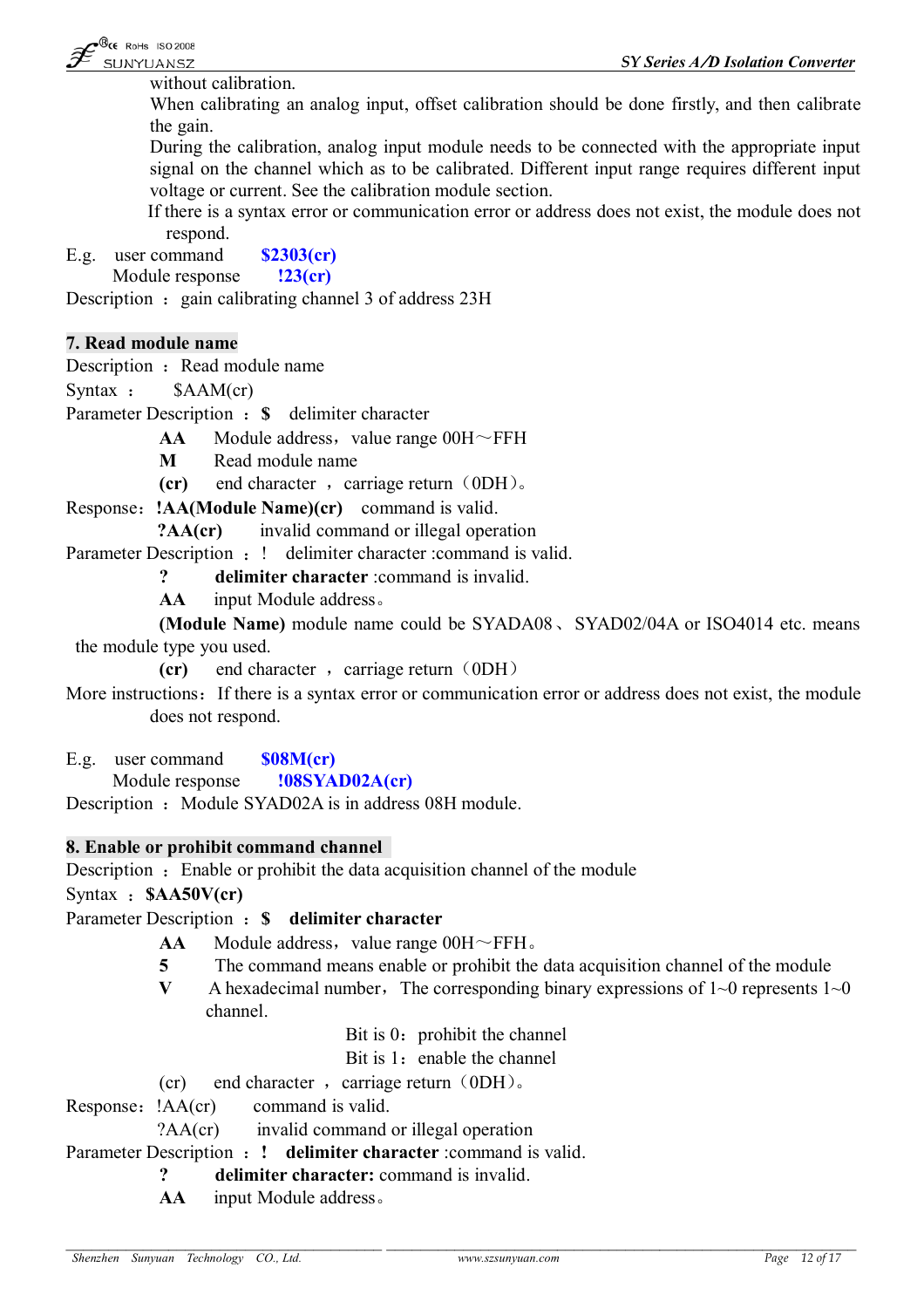$\mathcal{B}_{\mathsf{CE}}$  RoHs ISO 2008 SUNYUANSZ

*SY Series A/D Isolation Converter*

**(cr)** end character, carriage return (0DH).

More instructions: If there is a syntax error or communication error or address does not exist, the module does not respond.

E.g. user command **\$08503(cr)**

Module response **!08 (cr)**

Description : set channel value to  $0x03$ .

 $3$  is 0011, represents to enable channel 0, channel 1.

# **9. Read the channel status**

Description : Read the channel status

Syntax :**\$AA6(cr)**

# Parameter Description :**\$ delimiter character**

- $AA$  Module address, value range  $00H \sim FFH$ .
- 6 Read the channel status
- (cr) end character, carriage return  $(0DH)$ .

Response: !AA0V(cr) command is valid.

**?A**A(cr) invalid command or illegal operation

Parameter Description : ! delimiter character : command is valid.

? delimiter character: command is invalid.

- AA input Module address。
	- V 1 hexadecimal number, bits 1~0 represents 1~0 channel
		- Bit is  $0:$  prohibit the channel
		- Bit is  $1:$  enable the channel
	- (cr) end character, carriage return  $(0DH)$ .

More instructions: If there is a syntax error or communication error or address does not exist, the module does not respond.

E.g.: user command **\$186 (cr)** Module response **!1803(cr)**

Description : the current channel status is  $0x03$ .

 $0x03$  is 0000 and 0011, means all the channels of module at address 18H have been enabled.

# **10. Set communication protocol command**

Description : Set the communication protocol of module as character communication protocol ASCII or Modbus RTU protocol.

Syntax :**\$AAPV(cr)**

Parameter Description :**\$ delimiter character**

- $AA$  Module address, value range 00H $\sim$ FFH
- **P** set communication protocol<br> **V** the code of the protocol cou
	- **V** the code of the protocol could be 0 or 1.
		- **0:ASCII** character communication protocol
			- 1: Modbus RTU protocol
- **(cr)** end character, carriage return (0DH)

Response:**!AA(cr)** command is valid.

**?AA(cr)** invalid command or illegal operation

Parameter Description :**! delimiter character** :command is valid.

# **? delimiter character:** command is invalid.

- **AA** input Module address。
- **(cr)** end character, carriage return (0DH).

More instructions: If there is a syntax error or communication error or address does not exist, the module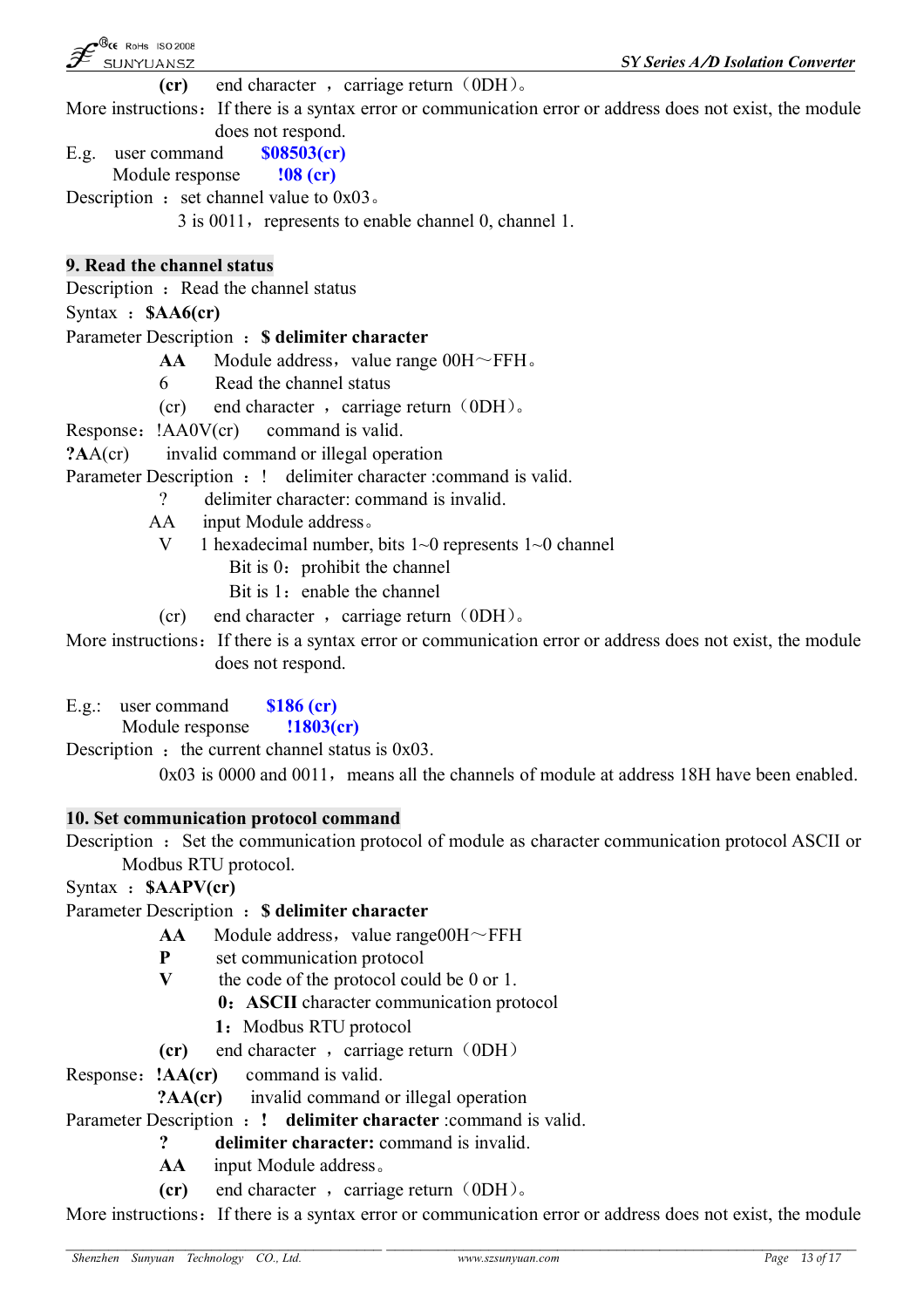

does not respond.

**Setting communication protocol command is only valid under default status.**

E.g.1: user command **\$00P1(cr)** Module response **!00 (cr)**

Description : set communication protocol as Modbus RTU protocol

E.g.2: user command **\$00P0(cr)**

Module response **!00 (cr)**

Description : Set the communication protocol of module as character communication protocol ASCII.

#### **The input range and data format:**

There are four data format which are been used by analog input module:

00: (Engineering Units)

 $01:$  (% of FSR)

10: hexadecimal (complement)

11: ohms (only thermal resistance product could set ohms.)

| Input range    | Data format                    | $Span +$  | Zero         | Span-     | Res.               |
|----------------|--------------------------------|-----------|--------------|-----------|--------------------|
| $A1: 0-1mA$    | <b>Engineering Unit</b>        | $+1.0000$ | ±0.0000      | $-1.0000$ | 0.1uA              |
| A5: $0-\pm1mA$ | % of FSR                       | $+100.00$ | ±000.00      | $-100.00$ | 0.01%              |
|                | Complement of hexadecimal      |           | 000000       | 800000    | 1LSB               |
|                |                                |           |              |           |                    |
| $A2: 0-10mA$   | <b>Engineering Unit</b>        | $+10.000$ | ±00.000      | $-10.000$ | 1uA                |
| A6: $0=10mA$   | % of FSR                       | $+100.00$ | ±000.00      | $-100.00$ | 0.01%              |
|                | complement of hexadecimal      | 7FFFFF    | 000000       | 800000    | 1LSB               |
|                |                                |           |              |           |                    |
| A3: 0-20mA     | <b>Engineering Unit</b>        | $+20.000$ | ±00.000      | $-20.000$ | 1uA                |
| $A4: 4-20mA$   | % of FSR                       | $+100.00$ | ±000.00      | $-100.00$ | 0.01%              |
| $A7: 0=20mA$   | complement of hexadecimal      | 7FFFFF    | 000000       | 800000    | 1LSB               |
|                |                                |           |              |           |                    |
| $U1: 0-5V$     | <b>Engineering Unit</b>        | $+5.0000$ | ±0.0000      | $-5.0000$ | 0.1mV              |
| $U5: 0-15V$    | $%$ of FSR                     | $+100.00$ | $\pm 000.00$ | $-100.00$ | 0.01%              |
|                | complement of hexadecimal      | 7FFFFF    | 000000       | 800000    | 1LSB               |
|                |                                |           |              |           |                    |
| $U2: 0-10V$    | <b>Engineering Unit</b>        | $+10.000$ | ±00.000      | $-10.000$ | 1mV                |
| $U6: 0=10V$    | $%$ of FSR                     | $+100.00$ | $\pm 000.00$ | $-100.00$ | 0.01%              |
|                | complement of hexadecimal      | 7FFFFF    | 000000       | 800000    | 1LSB               |
|                |                                |           |              |           |                    |
|                | Engineering Unit               | $+75.000$ | ±00.000      | $-75.000$ | 1uV                |
| U3: 0-75mV     | $\frac{9}{6}$ of FSR           | $+100.00$ | $\pm 000.00$ | $-100.00$ | 0.01%              |
|                | complement of hexadecimal      | 7FFFFF    | 000000       | 800000    | 1LSB               |
|                | <b>Engineering Unit</b>        | $+2.5000$ | ±0.0000      | $-2.5000$ | 0.1 <sub>m</sub> V |
|                | $\sqrt[9]{\phantom{1}}$ of FSR | $+100.00$ | $\pm 000.00$ | $-100.00$ | 0.01%              |
| $U4: 0-2.5V$   | complement of hexadecimal      | 7FFFFF    | 000000       | 800000    | 1LSB               |
|                |                                |           |              |           |                    |
|                |                                |           |              |           |                    |
|                | <b>Engineering Unit</b>        | $+100.00$ | ±000.00      | $-100.00$ | 0.01mV             |
| $U7: 0-100mV$  | % of FSR                       | $+100.00$ | ±000.00      | $-100.00$ | 0.01%              |
|                | complement of hexadecimal      | 7FFFFF    | 000000       | 800000    | 1LSB               |
|                |                                |           |              |           |                    |
|                | Engineering Unit               | $+100.00$ | ±000.00      | $-100.00$ | 0.01%              |
| A8: customized | % of FSR                       | $+100.00$ | ±000.00      | $-100.00$ | 0.01%              |
| U8: customized | complement of hexadecimal      | 7FFFFF    | 000000       | 800000    | 1LSB               |

Table 4 input range and data format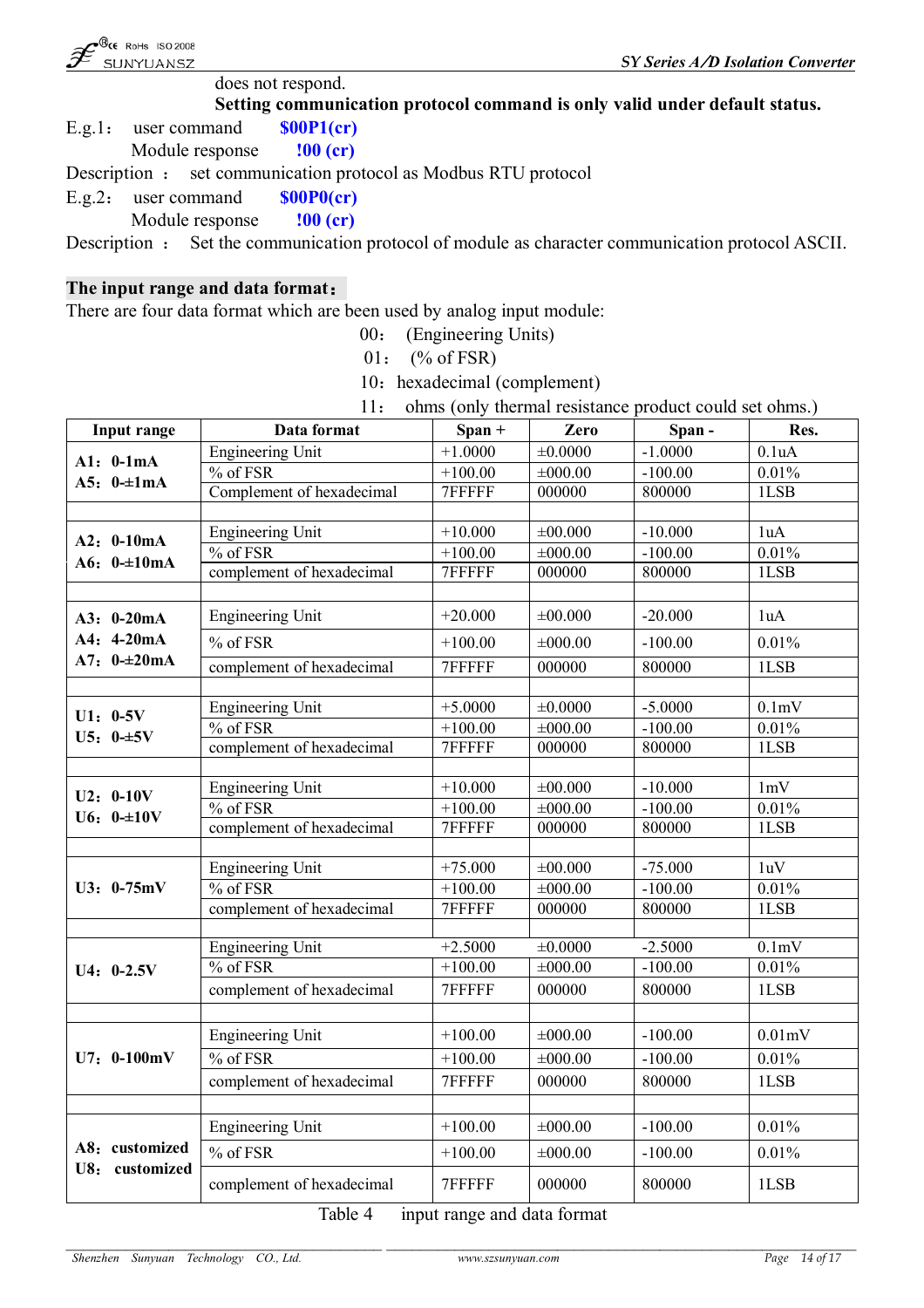**Examples:** 1. input range is  $\pm 20$ mA, input is 4 mA:

|                           | user command    | $\#01$ (cr)         |
|---------------------------|-----------------|---------------------|
| Engineering Unit          | Module response | $\geq +04.000$ (cr) |
| $%$ of FSR                | Module response | $\geq +020.00$ (cr) |
| complement of hexadecimal | Module response | >199999(cr)         |

2. output range is  $\pm 10V$ , output is 2.5V

|                                                             | user command |                 | $\#01$ (cr)         |
|-------------------------------------------------------------|--------------|-----------------|---------------------|
| Engineering Unit                                            |              | Module response | $\geq +02.500$ (cr) |
| $%$ of FSR                                                  |              | Module response | $\geq +025.00$ (cr) |
| complement of hexadecimal Module response $>1$ FFFFF $(cr)$ |              |                 |                     |

3. conversion relation between hexadecimal complement and analog data

When the module is the voltage/current input type. It is possible to be converted as the following formula: X/7FFFFF=Xin/Xf

Instructions:  $X:$  represents the corresponding hexadecimal data of the analog data.

Xin: represents the analog signal what the channel inputted.

Xf: represents the analog signal of the scale span of product, e.g: 20mA.

4. In a voltage input type, Xin is the channel voltage input Vin, Xf is the full scale voltage input.

5. If the input voltage is negative voltage/current, read the value and take back plus one, then, put it into the above formula to calculate the corresponding analog values.

# **Modbus Protocol**

Modbus protocol defines the information structure which could be identified and used by controller. When communicating on the Modbus network, the protocol allows each controller to know its own device address, and identify the data addressing to it, then decide the effective type and take out data contained in the information. The controller can also organize the response information and use the Modbus protocol to send out this information.

The controller takes use of master-slave technique. That is to say, only one device (the master) can initiate transmission (the query), and other devices (slave ones) respond according to data queried by the master device. A typical master device: host and programmable instrument. Typical slave device: programmable controllers.

Master device can communicate with one slave device, but also communicate with all slave devices by broadcast. For the former situation, the device will respond one message; for the latter, the device will not respond. Modbus protocol establishes a master query format: device (or broadcast) address, function code, all the data to be sent, and an error detection field.

Response message of slave device is also constituted by the Modbus protocol, including the domain to be act, any data to be returned, and an error detection field. If an error occurred during message reception, or the slave device can not perform its command, the slave device will create an error message and sent it out as a response

Modbus has two means of transmission: ASCII and RTU

Communication in ASCII mode, each 8 bit byte in a message is sent as two ASCII character. It uses the LRC error detection, the advantage of which is that the interval of sending the character is only 1s without error; while in RTU mode, every 8 bit byte contains two 4 bit of hexadecimal characters. It uses the CRC error detection, and the advantage is at the same baud rate, it can transmit more data than ASCII. About ASCII mode and RTU data format, more information can be found in the relevant Modbus communication protocol: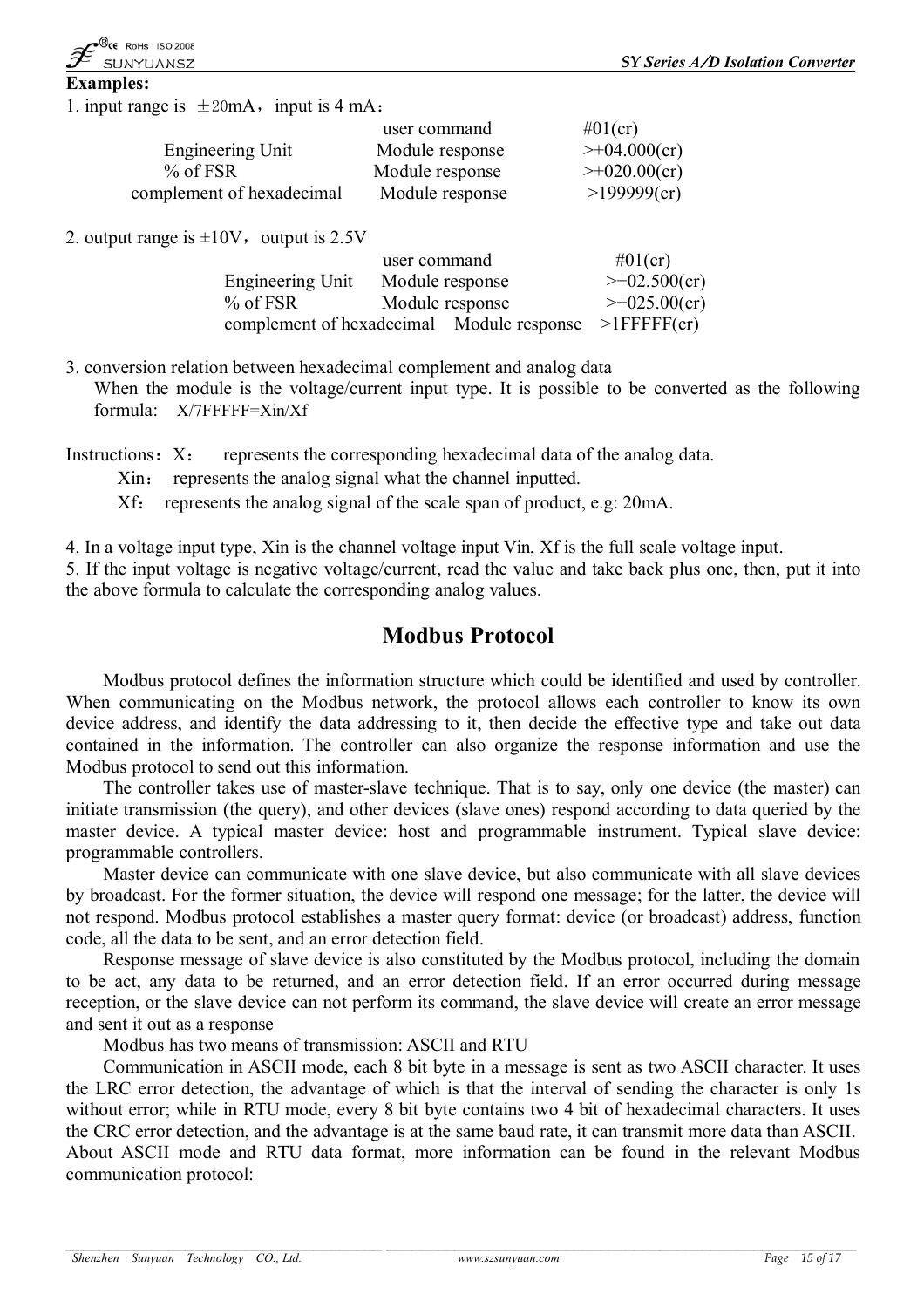| $-$ <b>CC</b> ROMS 130 ZUUG<br>SUNYUANSZ |                                                | SY Series A/D Isolation Converter                                        |
|------------------------------------------|------------------------------------------------|--------------------------------------------------------------------------|
|                                          | <b>ASCII</b> mode                              | <b>RTU</b> mode                                                          |
| Code                                     | hexadecimal, ASCII character $0 \sim 9$ ,<br>٠ | 8 bit binary system, hexadecimal $0 \sim 9$ , A $\sim$<br>$\blacksquare$ |
| system                                   | $A \sim F$                                     | F                                                                        |
|                                          | every ASCII byte consists of one<br>٠          | Every 8 bit consists of one or two<br>٠                                  |
|                                          | hexadecimal character                          | hexadecimal character                                                    |
| Data bit                                 | 1 start bit<br>٠                               | 1 start bit                                                              |
|                                          | 7 data bits, the smallest significant<br>٠     | 8 data bits, the smallest significant bit sent<br>п.                     |
|                                          | bit sent firstly                               | firstly                                                                  |
|                                          | 1 parity check bit, none if there is no<br>٠   | 1 parity check bit, none if there is no<br>$\blacksquare$                |
|                                          | calibration                                    | calibration                                                              |
|                                          | 1 stop bit (with calibration), 2 Bits<br>٠     | 1 stop bit (with calibration), 2 Bits<br>$\blacksquare$                  |
|                                          | (without calibration)                          | (without calibration)                                                    |
| Error                                    | LRC (Longitudinal rigmarole check)             | CRC (circulate rigmarole check)<br>$\blacksquare$                        |
| detection                                |                                                |                                                                          |

# **1. Set Modbus RTU mode**

 $\mathbb{R}$ <sub>cc</sub>  $\mathbb{R}$  ...  $\mathbb{R}$   $\mathbb{R}$   $\mathbb{R}$ 

The device use ASCII command set as default protocol. To use MODBUS RTU, follow these steps to set:

- 1. Short circuit CONFIG (the  $3<sup>rd</sup>$  pin) and GND (the  $4<sup>th</sup>$  pin)
- 2. Correctly link Power and other communication interface cables
- 3. Switch on power supply, module is in configuration state automatically, communication address is **00**, baud rate is **9600**.
	- 4. The module is to finish initialization, wait 1 minute.

5. Send command **\$00P1 (cr)(00 is the relevant target module address)**, check response, if it is **!00(cr)**, setup correctly.

6. Switch off power supply, cut off the connecting between CONFIG and GND

7. Module has been set to MODBUS RTU protocol

# **2. Data format under MODBUS RTU**

Host query message specifies the start address of the register to be read and the quantity of registers. The start address of the register addressing is 0000. Checking format is as following:

| Slave   | Function | <b>Starting</b> | <b>Starting</b> | No. of    | No. of    | Error                |
|---------|----------|-----------------|-----------------|-----------|-----------|----------------------|
| Address |          | Address Hi      | Address Lo      | Points Hi | Points Lo | Check(CRC)           |
|         | 03       | $00\,$          | 00              | $00\,$    | 08        | 0 <sup>C</sup><br>44 |

Host send query information Tx: 01 03 00 00 00 08 44 0C

01 device address

03 function code

00 00 the start address of register addressing

00 08 quantity of register

44 0C CRC check code

Slave device response

Register data in the response information of the slave device corresponds to the two bytes of each register; the first data byte is high, the second is the low data. Response format is as following:

|         |          | ັ            |                       |                                |                       |                       |   |                       |                |
|---------|----------|--------------|-----------------------|--------------------------------|-----------------------|-----------------------|---|-----------------------|----------------|
| Slave   | Function | <b>B</b> vte | Data                  | Data                           | Data                  | Data                  | . | Data                  | Error          |
| Address |          | ∠ount        | Hi(Register<br>40001) | $\text{LO}$ (Register<br>40001 | Hi(Register<br>40002) | LO(Register<br>40002) |   | LO(Register<br>40008) | Check<br>(CRC) |
|         | 03       | 10           | <b>Q</b>              | 99                             | 0 <sup>0</sup>        | 0 <sub>0</sub>        | . | 02                    | 68<br>9Ε       |

Slave device response information Rx: 01 03 10 19 99 00 00 00 00 00 00 00 00 00 00 00 04 00 00 00 00 87 69